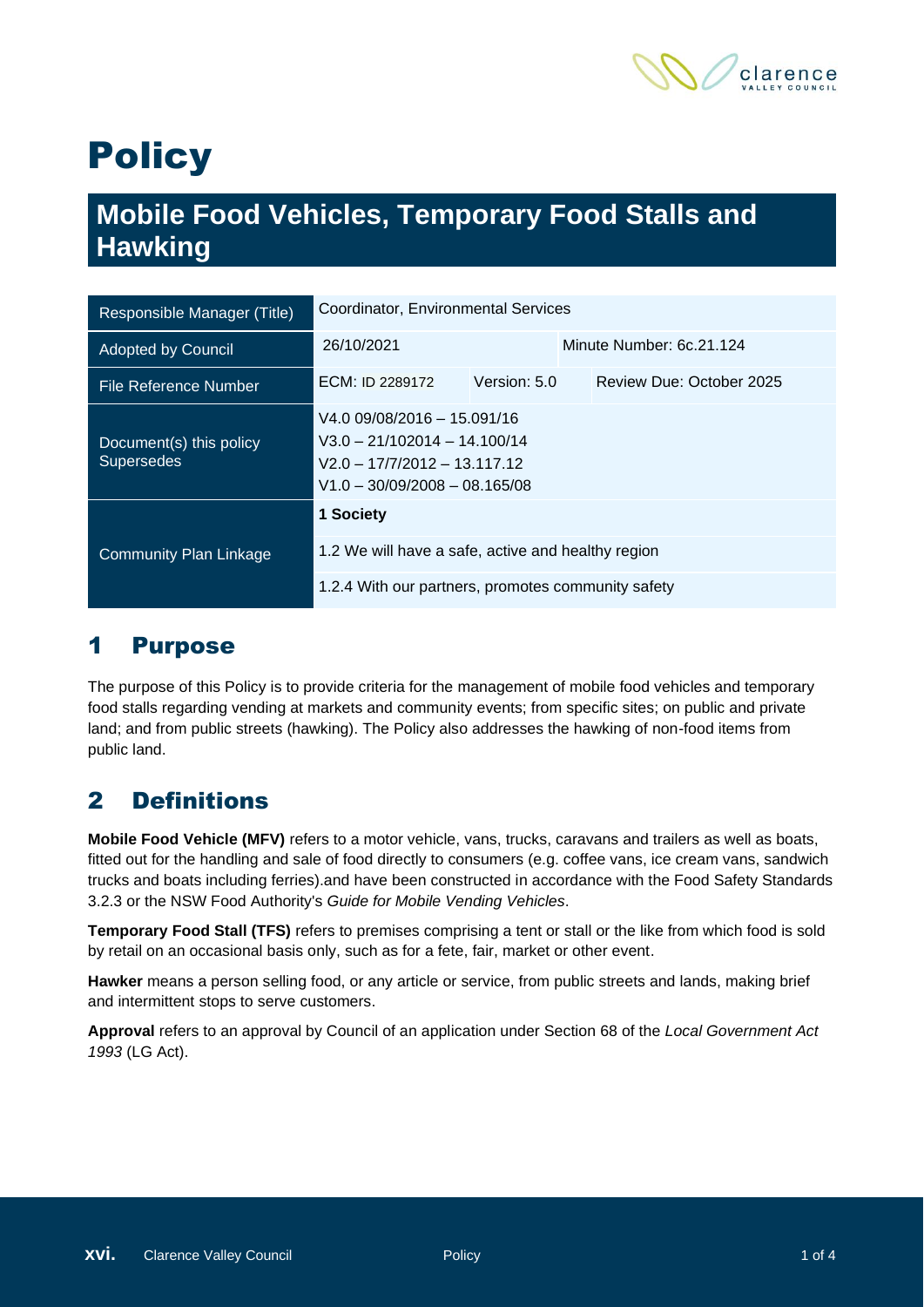

**Council** refers to Clarence Valley Council.

**Authorised Officer** refers to a person who has been appointed by the Council as an authorised person under the *Food Act 2003.*

**Potentially Hazardous Food** refers to food that is required to be kept at more than or less than a particular temperature to minimise the growth of any pathogenic micro-organisms that may be present in the food or to prevent the formation of toxins in the food**.**

## 3 Background / legislative requirements

Key requirements include:

- To establish a governance process that Council will apply to mobile food vehicle, temporary food stall businesses and hawking approvals.
- To provide a framework for Council to assess mobile food vehicle and temporary food stall application for approval within the Clarence Valley local government area.
- To facilitate compliance of mobile food vehicle and temporary food stall businesses with relevant state legislation and guidelines.

Section 68 of the LG Act requires Council approval to be given prior to engaging in a trade or business on community land.

A food business is required to sell safe and suitable food in accordance with the provisions of the NSW *Food Act 2003*. Copies of the Act, in particular the Food Safety Standards, are available on the NSW Food Authority's website at www.foodauthority.nsw.gov.au.

Certain activities require development consent under the *Environmental Planning and Assessment Act 1979* (EP&A Act). A long term, site specific, operation of a mobile food vehicle is an example of such an activity requiring consent under the EP&A Act.

### 4 Policy statement

The Clarence Valley is home to many cultural, sporting and community events which help nurture and support our diverse and creative community. Council values the social and economic benefits that these events and other short-term trade can generate and is, therefore, dedicated to facilitating these businesses in a manner that will promote sustainability, protect public health and conserve the local environment.

This policy establishes the governance processes Council will apply to mobile food vehicle, temporary food stall businesses, and hawking approvals. The policy recognises the unique nature of these activities and provides practical solutions to ensure an acceptable standard of public health and safety, particularly in relation to the preparation and sale of food.

This policy relates to:

- a) Operators undertaking mobile food vehicle and/or temporary food stall businesses.
- b) Persons wishing to operate as a hawker
- c) Mobile food vehicles operating from a permanent site, on a long-term basis, either on public or private land.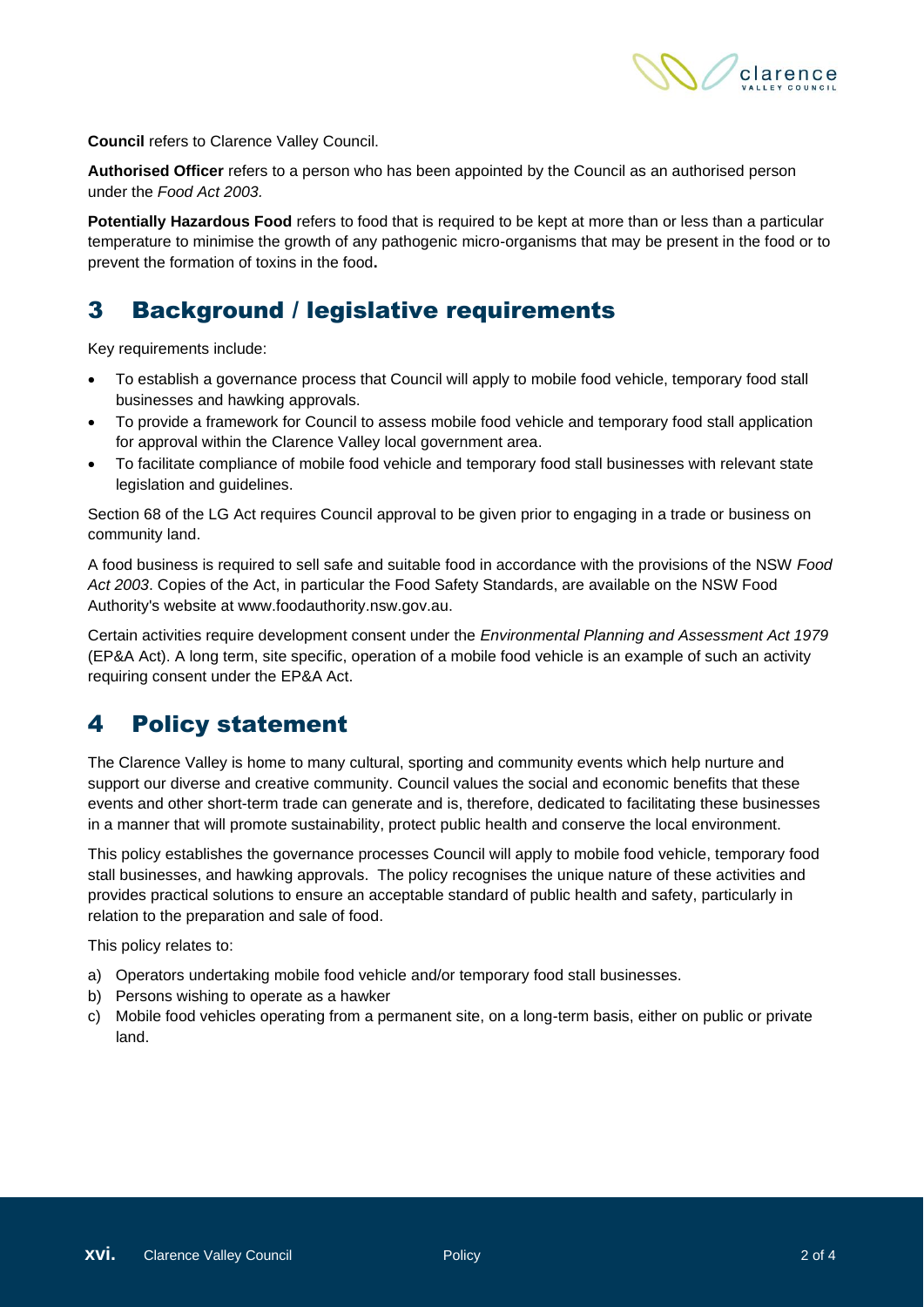

## 5 Implementation

#### 5.1 Food stall and inspections

- a) Mobile food vehicle and temporary food stall businesses [except those in i & ii below] must be approved by Council before operating. An approval must be obtained for each individual mobile food vehicle or temporary food stall. Those food businesses that do not require an approval to operate under section 68 (LG Act) must notify Council using the approved form available on Council's website. Notification is a compulsory requirement.
	- i. No approval is required for MFV and TFS who do not prepare food on-site and sell pre-wrapped and other non-potentially hazardous food stuffs. Examples of such maybe pre-bottled/sealed jams, pickles, honey, drinks, pre-wrapped/sealed cakes, toffees, biscuits etc. and food products with natural protection such as fruit, vegetables, and whole nuts.
	- ii. If operating upon private land, the food business must comply with any existing development approval and the requirements under Part 2 Division 1 Subdivision 27A Mobile food and drink outlet of the State Environment Planning Policy (Exempt and Complying Development Codes) 2008.
- b) Food businesses that trade at temporary events must notify their details to the local council prior to commencing trading for the first time. Businesses must notify their home jurisdiction council (i.e. location where food is prepared before sale at a temporary event), and the local councils where they intend to trade.
- c) Approvals are issued for the following time periods:
	- 1. An annual approval valid from 1 July to 30 June the following year.
	- 2. Six-month approval is valid from the date of approval to the  $30<sup>th</sup>$  of June, or for six (6) months, whichever comes first.
	- 3. A three (3) day approval which can be obtained for special local events.
	- 4. A one (1) day approval. **Note:** Approvals must be on display and clearly visible in the temporary food stall or mobile food vehicle.
- d) An approved MFV shall be permitted to operate at, and for the duration of, any fete, fair, festival, carnival, community market, sporting, or similar event, with permission of the event organiser. TFS businesses shall not, except under exceptional circumstances, exceed one consecutive day's operation at the same location/venue.
- e) An approval fee is payable as per Council's current Fees and Charges Schedule.
- f) The application must be accompanied by a copy of current Public Liability Insurance cover to the value of a minimum of \$20,000,000.00 which indemnifies Council and the applicant from claims for injuries to persons and damage to property.
- g) Prior to initial approval mobile food vehicles must be inspected by an Authorised Officer. A copy of a recent inspection (less than 12 months old) undertaken by another Council may be accepted if shows satisfactory compliance.
- h) TFS or MFV may be subject to inspection by an Authorised Officer.
- i) If the business is sold, the new operator must contact Council to arrange for a new approval prior to operation.
- j) TFS must be constructed and operate in accordance with the requirements set out in the NSW Food Authority's '*Food Handling Guidelines for Temporary Events*'.